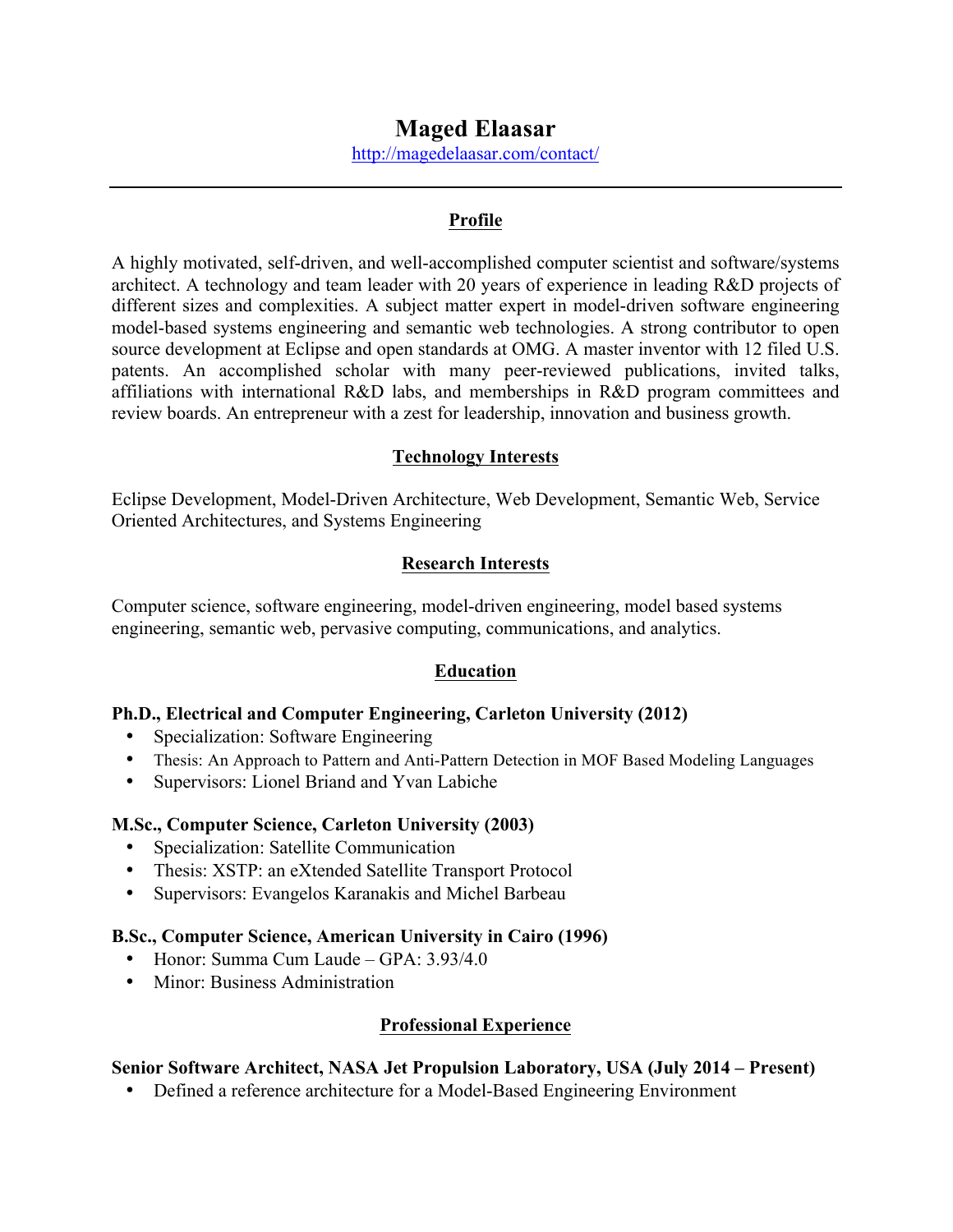- o The architecture supports the JPL 10 systems engineering functions
- o Modeled the architecture in SysML using the OOSEM methodology
- o Generated an Architecture Description Document from the model
- Defined a development environment for ontology-driven domain-specific modeling tools
	- o Defined an Eclipse-based ontology modeling language and tool
	- o Used the tool to specify ontologies for various system engineering domains
	- o Used the specified ontologies to define domain-specific tools for system engineering
	- Defined an architecture for a resilient and autonomous robotic space system
		- o The architecture is componentized and multi-layer
		- o Modeled the architecture in SysML using the OOSEM methodology
		- o Produced an Architecture Description Document and Interface Control Document
- Developed a tool-neutral operation API for UML 2.5 in Scala
	- o Developed the API using functional programming techniques in Scala
	- o Generated the API from the metamodels using Acceleo model to text technology
	- o Implemented adapters for the API to work with Papyrus and MagicDraw tools

## **Software Consultant, Commissariat à l'Energie Atomique, France (April 2014 – Present)**

- Developed a reference implementation of the Diagram Definition 1.0 specification
- Developed a reference implementation of the UML Diagram Definition 1.0 specification o Defined the graphical syntax of all 14 UML diagrams with it
- Developed a UML diagram exporter from the Papyrus tool to the standard format
- Developed a declarative viewpoint architecture to enable customizing the Papyrus UML tool with domain-specific views
- All development was on Eclipse using Java, Javascript, QVTO, MTL, Xtend

## **Software Consultant, Coral CEA, Canada (October 2013 – June 2014)**

- Jasper Integration Middleware for Healthcare Applications
	- o Developed a custom Mule Studio connector to a JMS-based query server
	- o Developed an Eclipse tool to model healthcare metadata and APIs with OWL
	- o Coached a small team in using MDE and semantic technologies

## **Senior Software Architect, IBM, Canada (June 2000 – July 2013)**

- Domain Definition Toolkit (DTK), Rational Design Management v4.0
	- o Developed customizable web-based modeling tools using Java/Javascript
	- o Defined the syntax and behavior of a modeling domain using OWL ontologies
	- o Implemented OSLC specification to allow integration with other lifecycle tools
	- o Used the project to develop tools for standard modeling domains (UML and BPMN)
	- o Authored papers and delivered presentations on the project
	- o Acted as an architect for a team of 15 developers
- Model Analysis and Traceability, Rational Software Architect v8.0
	- o Designed an extensible framework for defining model checking rules and metrics
	- o Used the framework to define many rules and metrics for the UML domain
	- o Designed an approach to establish traceability between related model elements
	- o Defined rules that leveraged traceability links to perform change impact analysis
	- o Lead a team of 3 developers
- Model Reporting with BIRT, Rational Software Architect v7.5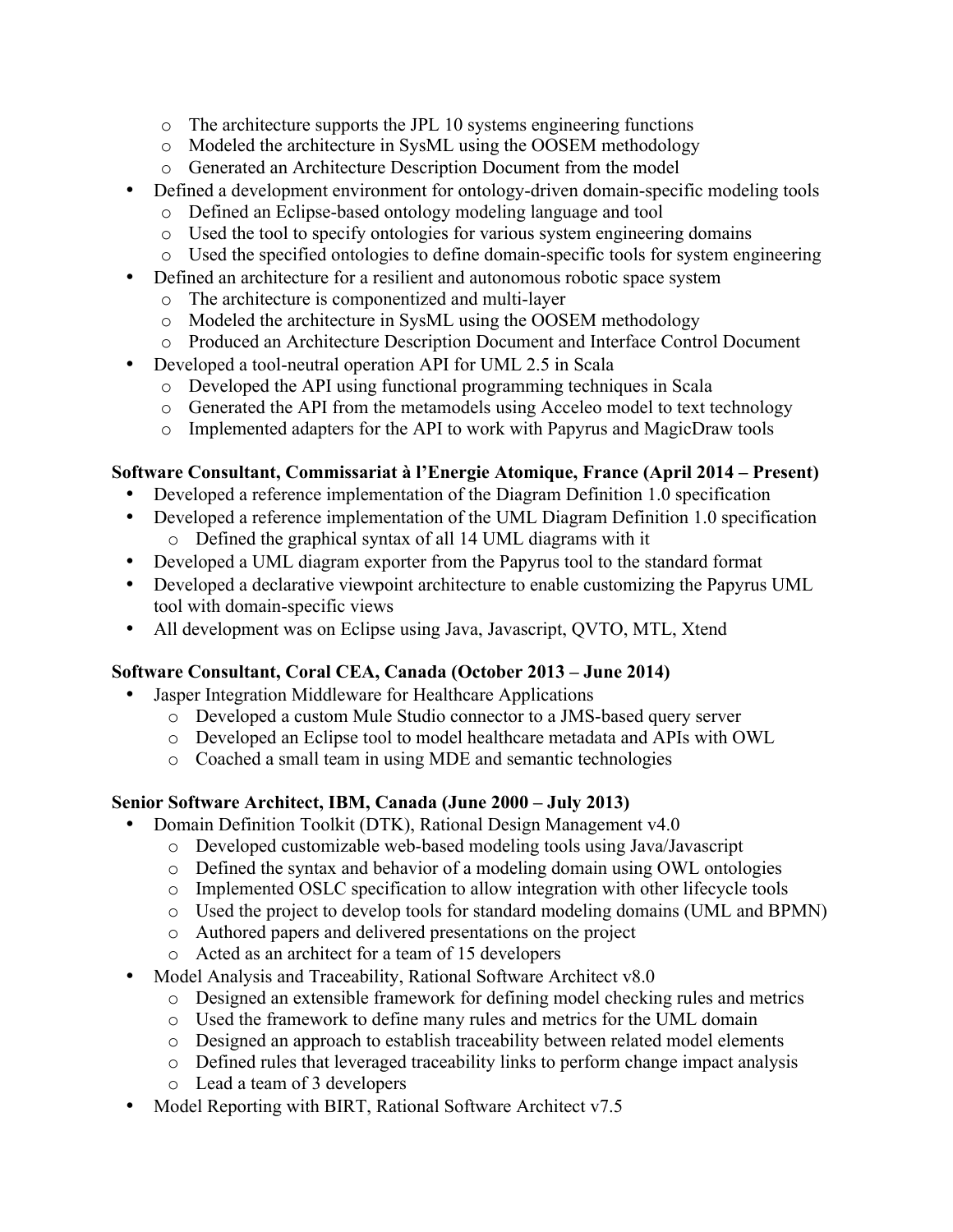- o Designed an extension of the BIRT framework on Eclipse to support EMF models
- o Defined a mapping from EMF models to relational databases
- o Designed a BIRT template to generate the UML 2.5 specification from metamodel
- Model-to-Model Transformation Authoring Framework, Rational Software Architect v7.0
	- o Designed a domain-specific language for visual model-to-model mapping
	- o Defined a JET template to translate a M2M mapping into a Java-based transformation
	- o Developed the framework on Eclipse and used it to define many transformations
	- o Lead a team of 2 people
- Graphical Modeling Framework (GMF), Rational Software Architect v6.0
	- o Designed a framework for building graphical modeling editors on Eclipse using Java
	- o Architected the framework by integrating the GEF and EMF projects on Eclipse
	- o Allowed the framework to be highly customizable for a modeling domain
	- o Used the framework to develop tools for UML and BPMN modeling domains
	- o Contributed the framework to open-source and helped its adoption by many projects
	- o A lead a team of 10 developers
- UML Diagram Editors, Rational XDE v1.0
	- $\circ$  Developed several UML 1.4 diagram editors for Eclipse (Java) and .NET (C++/ATL)
- Realtime Diagram Editors, Rational Rose RealTime v2001
	- o Developed the Capsule and Protocol diagram editors

## **Software Consultant, Crossplatform Software, Canada (January 2012 – Present)**

- Scriptobia for SecondLife
	- o Developed a line of virtual gadgets for the SecondLife platform
	- o Maintained an active online store to sell the gadgets

## **Software Consultant, Corel, Canada (November 1997 – June 2000)**

- CorelDRAW v8.0 for Mac
	- o Developed importers/exporters for raster/vector image formats in C++
	- o Developed graphics rendering engine and a plug-in engine in C++
	- o Developed TWAIN protocol for scanners and digital cameras in C++

## **Software Consultant, ITWorx, Egypt (February 1996 – October 1997)**

- MimioStudio for Mac
	- o Developed a device driver for a set of wireless pens drawing on a whiteboard using C
	- o Developed an application to save pen strokes on a white board to an image using C++

## **Research Experience**

## **Member of Industrial Advisory Board, U-Test Project (March 2015 – Present)**

- U-Test is a EU Horizon 2020 funded research project led by Simula Research Lab, Norway
- U-Test is a project on model-based testing of cyber physical systems with uncertainty
- Engaged in research activities and reviewed the project's milestones

## **Research Fellow, University of Luxembourg (March 2015 – Present)**

- Engaged in research activities is software and systems engineering with the SnT Center.
- Developed research proposals and provided R&D consultancy to lab members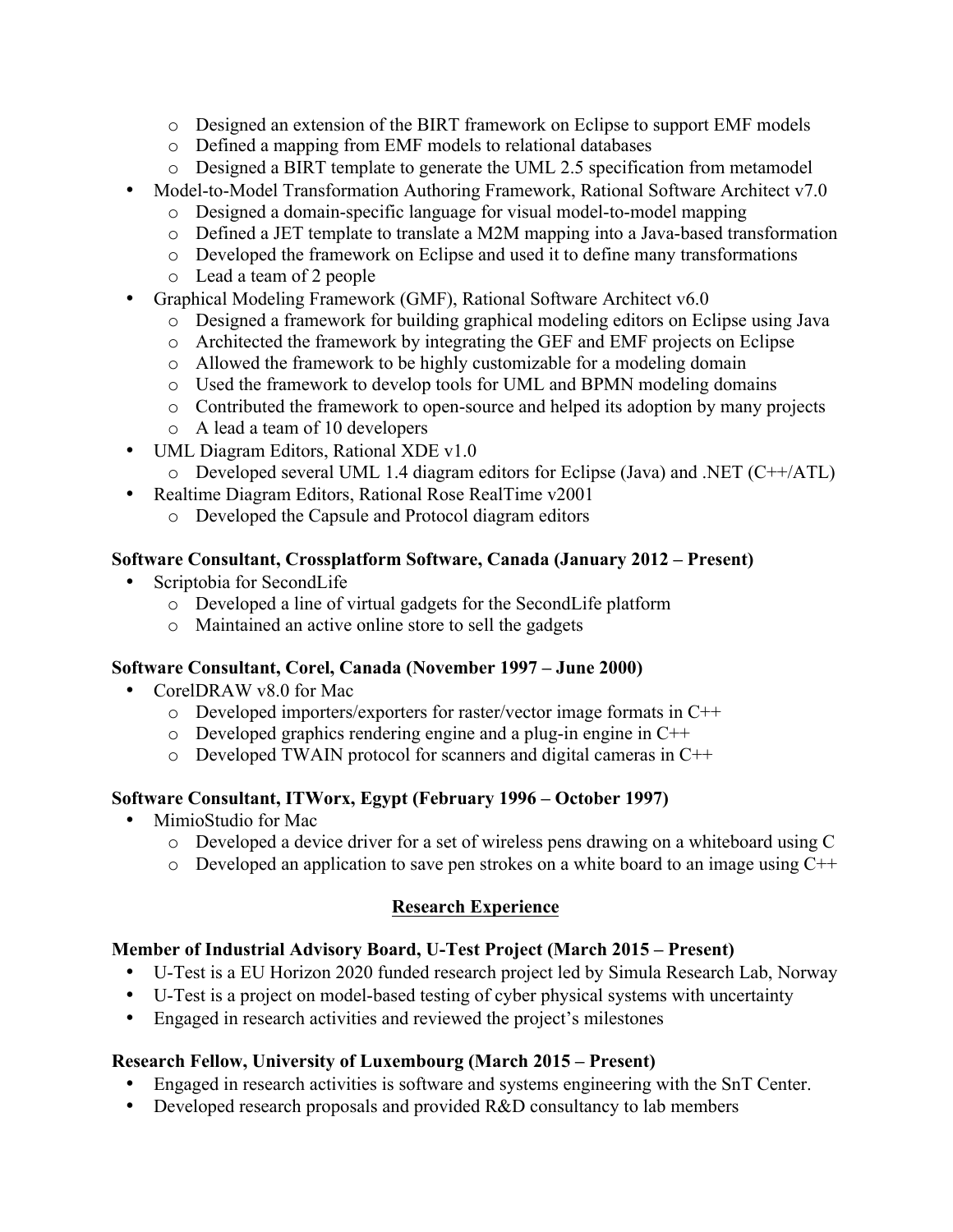### **Adjunct Research Professor, Carleton University (October 2012 – Present)**

- Member of Software Quality Lab, Department of Systems and Computer Engineering
- Carried research in the areas of software engineering and model driven engineering
- Collaborated with CRuiSE research groups at Ottawa University on common projects
- Supervising a Ph.D. student's research in UML consistency analysis
- Defined and co-chaired a workshop on UML consistency analysis alongside MODELS'15
- Published numerous papers in top tier conferences and journals

### **Thesis Supervisor, University of Calgary (December 2015 – Present)**

• Supervising a Ph.D. student's research in Software Product Lines

### **Visiting Scientist, IBM Center for Advanced Studies (June 2012 – 2014)**

- Represented IBM in the NECSIS research partnership with 9 Canadian research groups
- Carried research in the area of complex software-intensive systems for automotive domain
- Co-authored papers with several groups like MASE (Queens U) and MSDL (McGill U).
- Facilitated technology transfer of research results to IBM and built industrial case studies

### **Adjunct Researcher, American University in Cairo (January 2012, 2014)**

- Member of the MOPEC research group, Department of Computer Science and Engineering
- Carried research in the area of mobile and pervasive computing
- Co-supervised graduate students and co-authored research papers

### **Ph.D. Candidate, Carleton University (January 2003, August 2012)**

- Studied at the Department of Systems and Computer Engineering
- Defined a new approach to detect design patterns and anti-patterns in MOF-based models
- Prototyped the approach and carried three large case studies (two industrial) validating it
- One case study led to the identification and fixing of 53% of issues in the UML metamodel
- Wrote a dissertation and published three refereed papers (one journal and two conferences)

### **Master Candidate, Carleton University (January 1998, January 2003)**

- Studied at the Department of Computer Science
- Defined a satellite transport protocol that effectively handled transmission errors in space
- Validated the protocol via simulation (150% more throughput, 150% less energy than TCP)
- The protocol was selected later for testing in a real cube satellite mission (CANX-2)

### **Standards Experience**

### **Contributor, Open Services for Lifecycle Collaboration Group (January 2013 – July 2013)**

• Member of the OSLC Architecture Management 2.0 Revision Task Force

### **Contributor, Object Management Group (January 2008 – Present)**

- Official representative for IBM (2008-2013) and JPL (since 2014)
- Co-chair of the UML (2.3, 2.4) Revision Task Force
- Co-Chair of the Diagram Definition 1.0 Finalization Task Force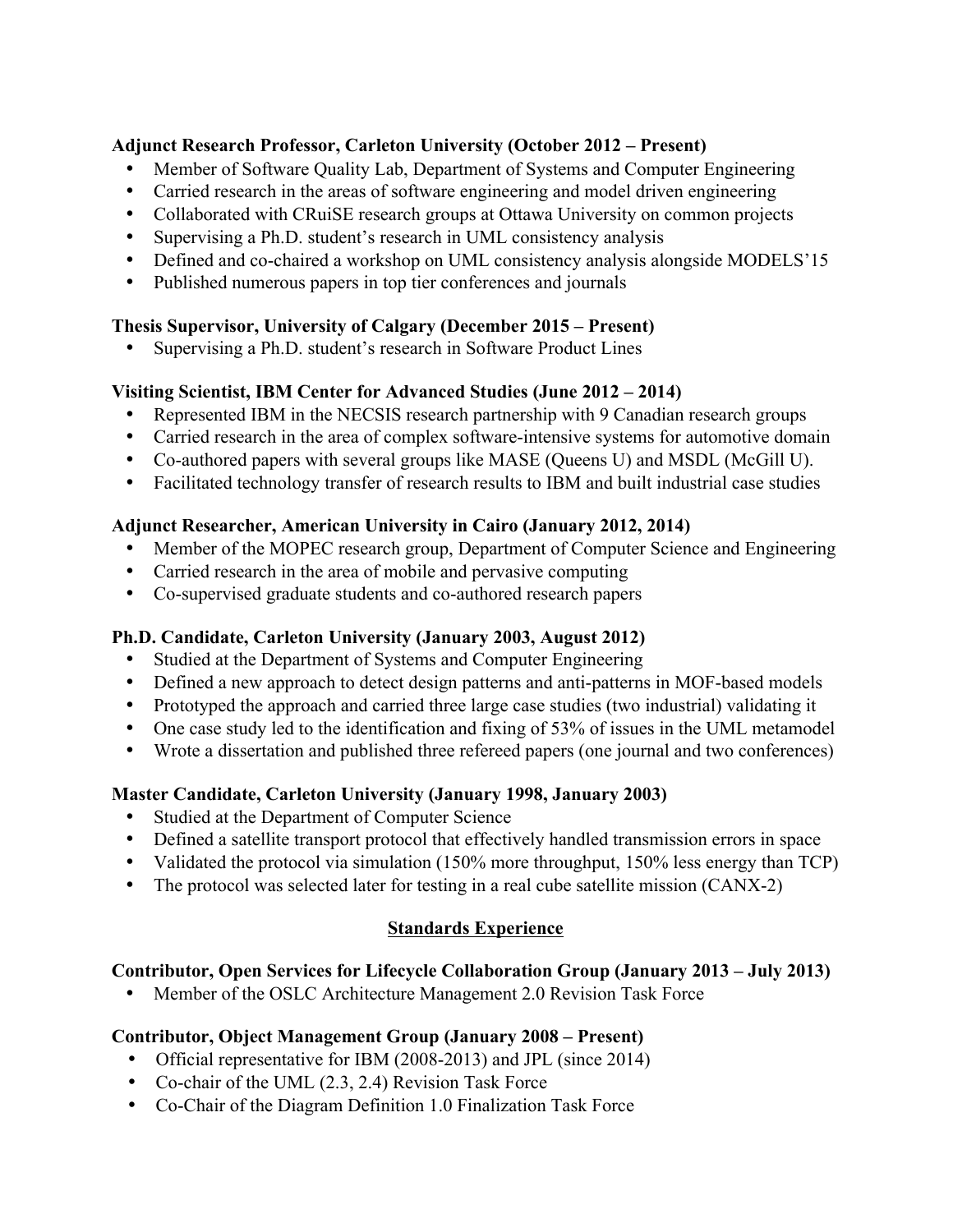- Co-Chair of the Diagram Definition 1.2 Revision Task Force
- Author of Annex B in UML 2.5 and Chapter 12 of BPMN 2.0 specifications
- Voting Member of MOF, XMI 2.4, and OCL 2.3 Revision Task Forces
- Member of the Model Interchange Working Group
- Member of committee putting certification test questions for UML

#### **Teaching Experience**

#### **Academic Instructor, Carleton University, Canada (September 2013 – June 2014)**

- Taught Foundations of Imperative Programming (Undergraduate Course)
- Taught Model-Driven Engineering in Practice (Graduate Course)

#### **Languages**

- English (Full proficiency)
- Arabic (Full proficiency)
- French (Elementary proficiency)
- German (Elementary proficiency)

### **Nationality/Residency**

- Canadian citizen
- USA permanent resident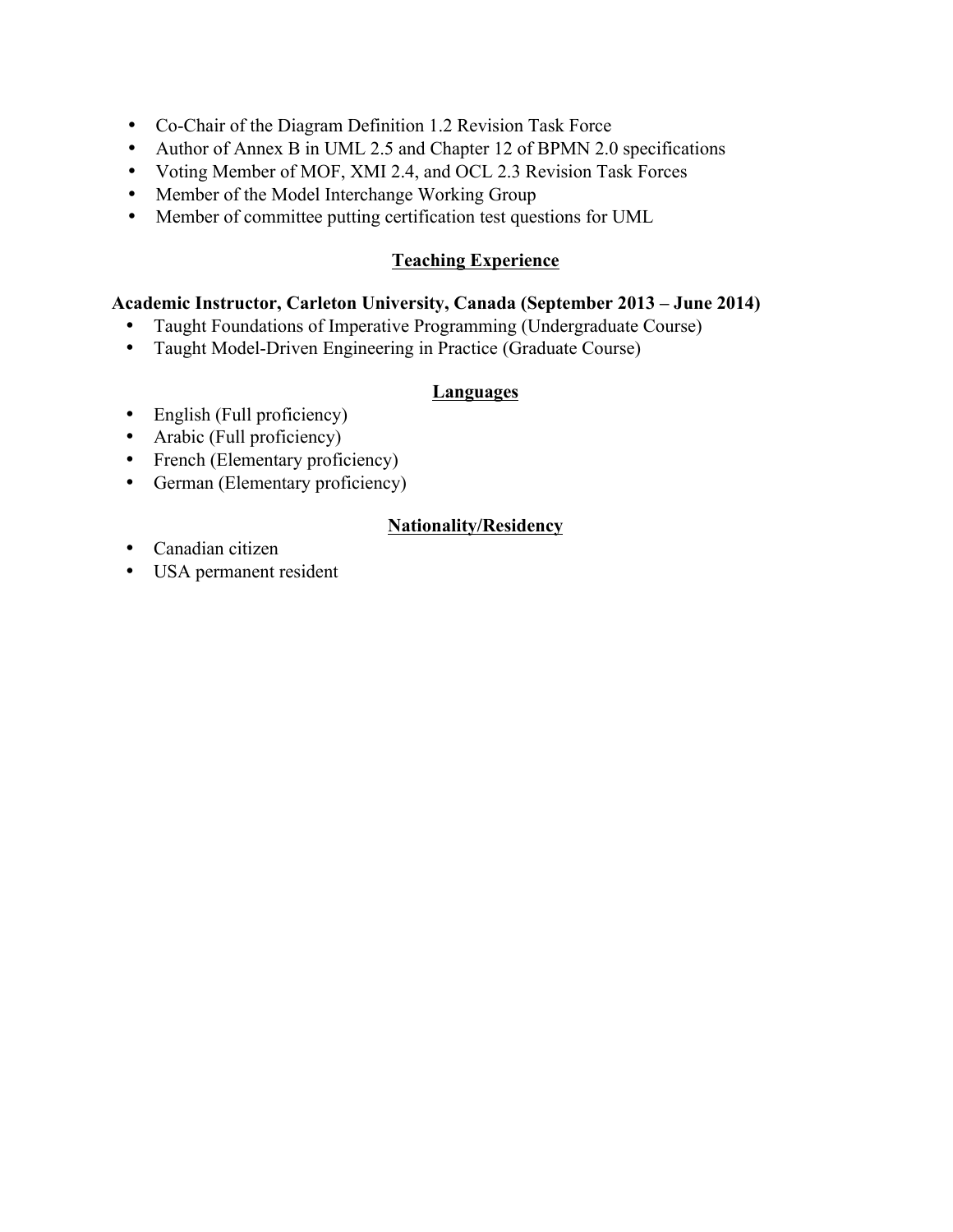#### **Maged Elaasar's R&D Portfolio (Follow the links to view the documents)**

### **Patents**

- Elaasar, M.: Detecting Design Patterns in Models by Utilizing Transformation Language, US 20120192143, January 2011.
- Elaasar, M.: Method and Apparatus of Specifying the Concrete Syntax of Graphical Modeling Languages, US 20110131546, December 2009.
- Elaasar, M.: Method and System Defining and Interchanging Diagrams of Graphical Modeling Languages, US 20110131547, December 2009.
- Elaasar, M., Boyersmith, M., Dubauski, B.: Database Mapping of Models for Reporting Tools in Model Driven Development, US 20110004612, July 2009.
- Elaasar, M.: Computer Method and Apparatus for Chaining of Model-To-Model Transformations, US 20090150125, December 2007.
- Elaasar, M., Fischer, J.: UML Profile Transformation Authoring Method and System, US 20090150856, December 2005.
- Elaasar, M.: Computer Method and Apparatus for Providing Model to Model Transformation Using an MDA Approach, US 20090150854, December 2007.
- Elaasar, M.: Computer Method and Apparatus for Model Transformation Reapply, US 20090150855, December 2007.
- Elaasar, M.: Configurable Pattern Detection Method and Apparatus, US 20080134135, December 2006.
- Elaasar, M.: Computer Method and System for Pattern Specification Using Meta-Model of a Target Domain, US 20080127049, November 2006.
- Elaasar, M.: Generic Markup Specified Object Descriptor for a Modularized Computing Application, US 20070089084, October 2005.
- Elaasar, M., Hanner, M., Shaw, S.: Optimized Computer Diagramming Method, US 20070011189, July 2005.

### **Publications**

### **Refereed Journal Papers**

- Bock, C., Elaasar, M.: Reusing Metamodels and Notations with Diagram Definition. Submitted to Software and Systems Modeling Journal (**to appear**)
- Hamza, M., Aly, S., Elaasar, M.: Automated Generation of Pervasive Systems Architectures: A Detailed Empirical Evaluation. International Journal of Software Engineering, Technology and Applications, Vol. 1, No. 1, 2015.
- Elaasar, M., Briand, L., Labiche, Y.: VPML: An Approach to Detect Design Patterns of MOF-Based Modeling Languages. Software & Sysems Modeling, DOI 10.1007/s10270- 013-0325-9, January 2013.
- Elaasar, M., Barbeau, M., Kranakis, E., Li, G.: Satellite Transport Protocol Handling Bit Corruption, Handoff and Limited Connectivity. IEEE Transactions on Aerospace and Electronic Systems, vol. 41, issue 2, pp. 489-502, April 2005.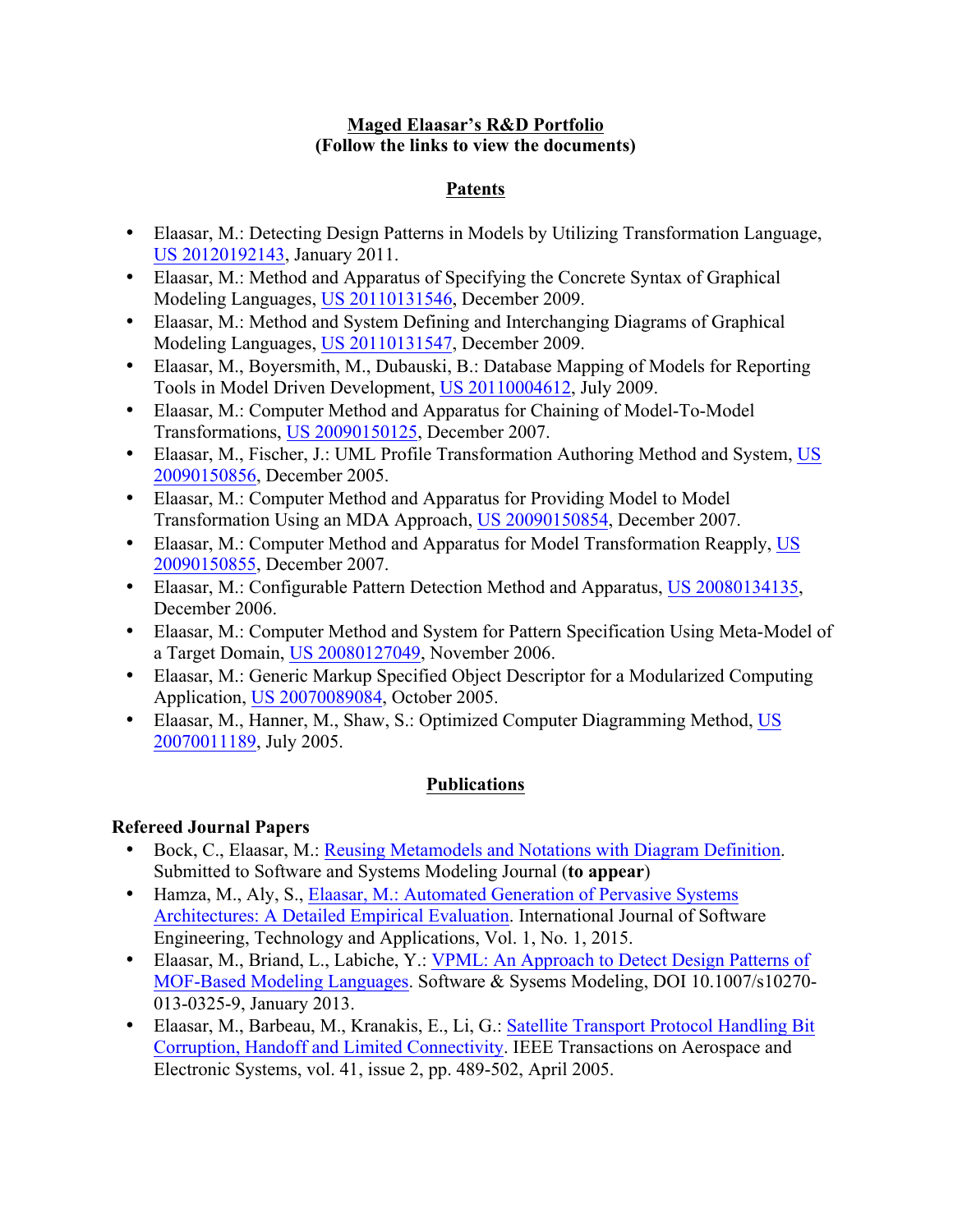### **Refereed Conference Papers**

- Elaasar M., Badreddin, O. "Comparing Two Approaches Where Modeling Meets Programming: Alf and Umple." (to appear in ISOLA'16).
- Karban, R., Jankevičius, N., Elaasar, M. "Creating System Engineering Products with Executable Models in a Model Based Engineering Environment." Proceedings of Modeling, Systems Engineering, and Project Management for Astronomy VI, Edinburgh, UK, 2016.
- Karban, R., Jankevičius, N., Elaasar, M. "ESEM: Automated Systems Analysis using Executable SysML Modeling Patterns." Proceedings of INCOSE International Symposium (IS), Edinburgh, Scotland, 2016.
- Torre, D., Labiche, Y., Genero, M., Elaasar, M. "1st International Workshop on UML Consistency Rules (WUCOR 2015): Post workshop report." ACM SIGSOFT Software Engineering Notes, volume 41, issue 2, March 2016.
- Baderddin, O., Elaasar, M., Hamou-lhadj, A. "A Controlled Experiment for Evaluating the Comprehensibility of UML Action Languages." Proceedings of MODELSWARD '16, Rome, Italy, 2016.
- Torre, D., Labiche, Y., Genero, M., Elaasar, M. "UML Consistency Rules in Technical Books." (To appear in ISSRE15, Washington DC, USA)
- Fouche, A., Noyrit, F., Gerard, S., Elaasar, M.: "Systematic Generation of Standard Compliant Tool Support of Diagrammatic Modeling Languages". (To appear in MODELS 2015, Ottawa, Canada).
- Badreddin, O., Lethbridge, T., Forward, A., Elaasar, M., Aljamaan, H., Garzon, M.: Enhanced Code Generation from UML Composite State Machines. Proceedings of MODELSWARD 2014: 235-245, Lisbon, Portugal, January 2014.
- Fischer, M., Dingel, J., Elaasar, M., Shaw, S.; Automating Instance Migration in Response to Ontology Evolution. Proceedings of Models & Evolution 2013 Workshop, pp. 20-27, Miami, FL, September 2013.
- Elaasar, M., Neal, A.: Integrating Modeling Tools in the Development Lifecycle with OSLC: a Case Study. Proceedings of MODELS 2013, LNCS, vol. 8107, pp. 154-169, Miami, FL, October 2013.
- Elaasar, M., Conallen, J.: Design Management: a Collaborative Design Solution. Proceedings of ECMFA '13, LNCS 7949, pp. 165, July 2013.
- Badreddin, O., Lethbridge, T. C., Elassar, M.: Modeling Practices in Open Source Software, Proc. of 9th Int'l Conf. on Open Source Systems, Koper, Slovenia, June, 2013
- Elaasar, M., Labiche, Y.: Model Interchange Testing: a Process and a Case Study. Proceedings of ECMFA '12, Lyngby, Denmark, July 2012.
- Elaasar, M., Labiche, Y.: Diagram Definition: a Case Study with the UML Class Diagram. Proc. of MoDELS '11, LNCS, vol. 6981, pp. 364-378, Wellington, NZ, October 2011.
- Elaasar, M., Briand, L., Labiche, Y.: Domain-Specific Model Verification with QVT. Proc. of ECMFA '11, LNCS, vol. 6689, pp. 282-298, Birmingham, England, June 2011.
- Elaasar, M., Briand, L., Labiche, Y.: A Metamodeling Approach to Pattern Specification. Proc. of MoDELS '06, LNCS, vol. 4199, pp. 484-498, Genoa, Italy, October 2006.
- Elaasar, M., Li, G., Barbeau, M., Kranakis, E.: The eXtended Satellite Transport Protocol: Its Design and Evaluation. Proceedings of 17th AIAA/USU Conference on Small Satellites, Logan, Utah, August 2003.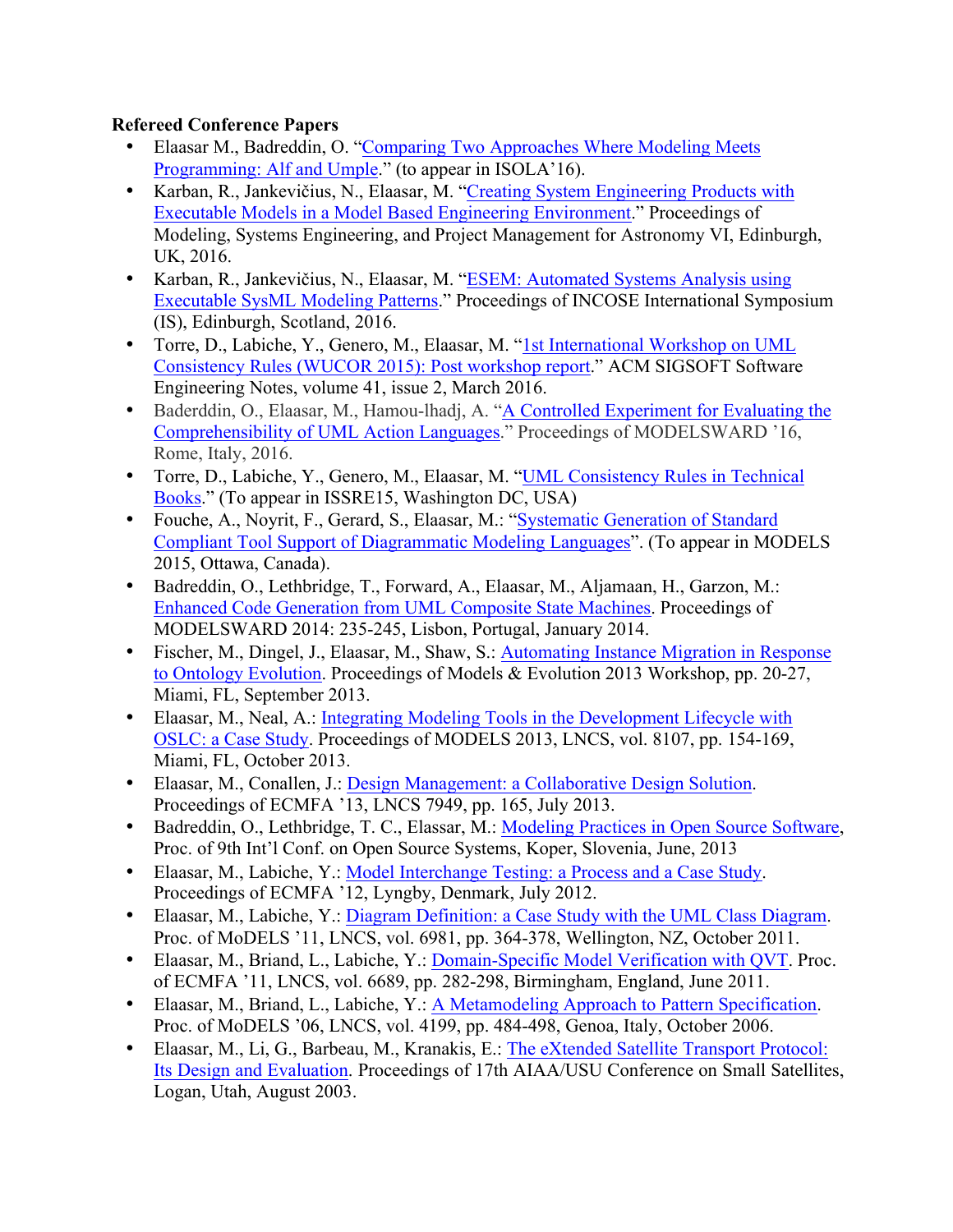### **Industry Standards**

- Elaasar, M.: Diagram Definition (DD) v1.0, OMG Specification, formal/2012-07-01
- Elaasar, M.: Annex B: UML Diagram Interchange, Unified Modeling Language (UML) v2.5, OMG Specification, ptc/2012-10-24
- Elaasar, M.: Chapter 12: BPMN Notations and Diagrams, Business Process Modeling Notation (BPMN) v2.0, OMG Specification, formal/2011-01-03

## **Invited Talks**

- Elaasar, M.: Automated System Analysis Using Executable SysML Modeling Patterns. CEA LIST, Paris, France, March 25, 2016.
- Elaasar, M.: System Modeling Environment: Requirements, Architecture and Implementation. Simula Research Lab, Oslo, Norway, October 27, 2015.
- Elaasar, M.: OMG Specification Development Using Papyrus. Workshop on Model-Driven Specification Authoring. Cambridge, MA, September 24, 2015.
- Elaasar, M.: An Approach for Defining Tool-Neutral API for a Modeling Language. SnT Center, University of Luxembourg, Luxembourg, June 25, 2015.
- Elaasar, M.: Diagram Definition in Papyrus 1.0. Papyrus Workshop, Toulouse, France, June 20, 2015.
- Elaasar, M.: Towards a More Collaborative and Integrated Approach to Software Design. Simula Research Lab., Oslo, Norway, July 8, 2013.
- Elaasar, M.: Design Management: When Model Driven Engineering Embraces the Semantic Web. NECSIS 2012, Gatineau, QC, May 29, 2012.
- Elaasar, M.: Diagram Definition: an Overview. Third OMG / Eclipse Symposium, Washington DC, March 25, 2012.
- Elaasar, M.: Generating Specification Documents from Models using BIRT. Second OMG / Eclipse Symposium 2010, Minneapolis, MN, June 22, 2010.
- Elaasar, M.: Diagram Definition: Revised Submission. ADTF, OMG, Washington, DC, March 22, 2010.
- Elaasar, M.: Diagram Definition: Initial Submission. ADTF, OMG, San Jose, Costa Rica, June 24, 2009.
- Elaasar, M.: Model Reporting with IBM Rational Software Architect 7.5: An Introduction. IBM Rational Innovate 2009, Orlando, Florida, June 3, 2009.
- Elaasar, M.: Meeting Customer's Reporting Requirements by Extending BIRT. EclipseCon 2008, Santa Clara, California, March 18, 2008.

## **Research Services**

## **Member of Program Committee**

- MODELS Conference, 2016
- ECMFA Conference, 2016
- MODELSWARD Conference, 2016
- OSS4MDE Workshop, 2015
- **MODELS** Conference, 2015